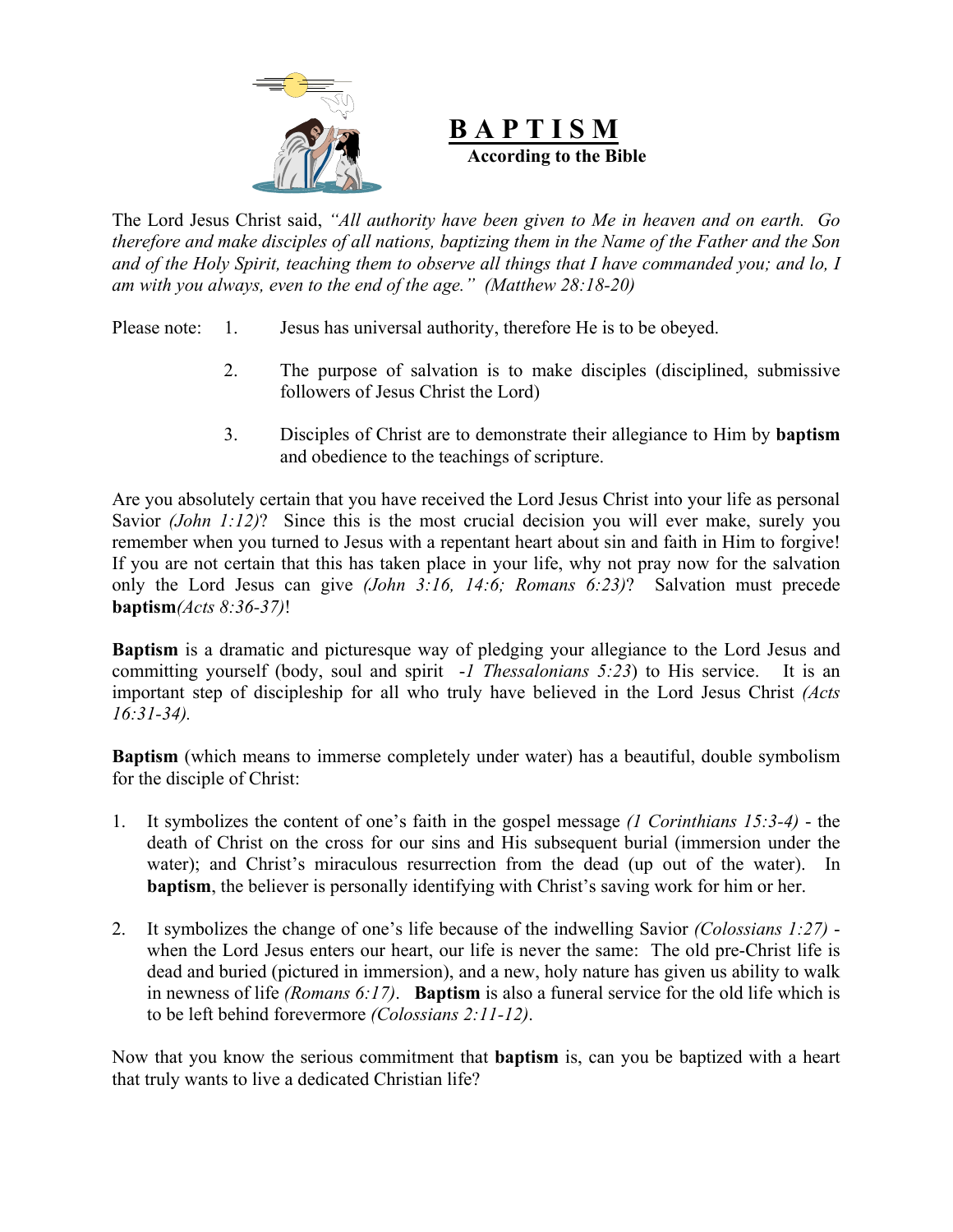The Lord Jesus was baptized when He was on earth *(John 1:29-34*). His **baptism** showed publicly His total commitment to do the will of God. It also publicly identified Him as the Savior sent from God. When Christians are baptized they, too, publicly show that they belong to Christ and are intent on doing God's will. Following Jesus' **baptism**, God the Father spoke from heaven saying, *"This is My beloved Son, in Whom I am well pleased" (Matthew 3:17)*. This was before Christ had done any preaching or miracles - God commended Christ for His humility and submission in being baptized. Christians in any age may be sure that God feels the same way toward all disciples who obey in the ordinance of **baptism**.

Finally, we should remember that **baptism** is just the beginning of a disciples' life of learning, growing, and obeying *"all things" (Matthew 28:20)*. Following the Lord Jesus' **baptism**, He underwent a time of testing *(Matthew 4:1-11)*, from which He emerged victorious and strengthened, This, too, is the normal path of Christ's disciples. Having come through trials victoriously, the Lord began His public ministry of evangelism and discipleship *(Matthew 4:12- 25)*. Every baptized, growing disciple of Christ should follow his/her Master's footsteps of active involvement in ministry. Following your **baptism**, is it your goal to discover your spiritual gifts and abilities and use them to glorify God? What are some specific areas of service that you can get involved with in continuing to back up your **baptism** commitment with "good works" for the Lord *(Ephesians 2:10, Titus 3:14,* etc.)?

Do you have any questions about **baptism**?

Since **baptism** is your opportunity to show what you believe, it would be good to use this occasion to also tell those present how you became a follower of Christ. It is important to know how to relate your "testimony" to others in an organized and simple manner. The attached paper is to help you organize your thoughts and the events involved in bringing you to know and love the Lord Jesus. Please fill out clearly, rehearse it and on the day of your **baptism**, be ready to tell the people present your story. It is also a good thing to invite many friends and family members to this service. Who knows? By God's grace they may come to salvation, making it a day of rejoicing for everyone *(Luke 15:10)*. If you need help or have any questions come to mind, just call me.

Praising God for your allegiance to Him,

Tom Larmore

Pastor